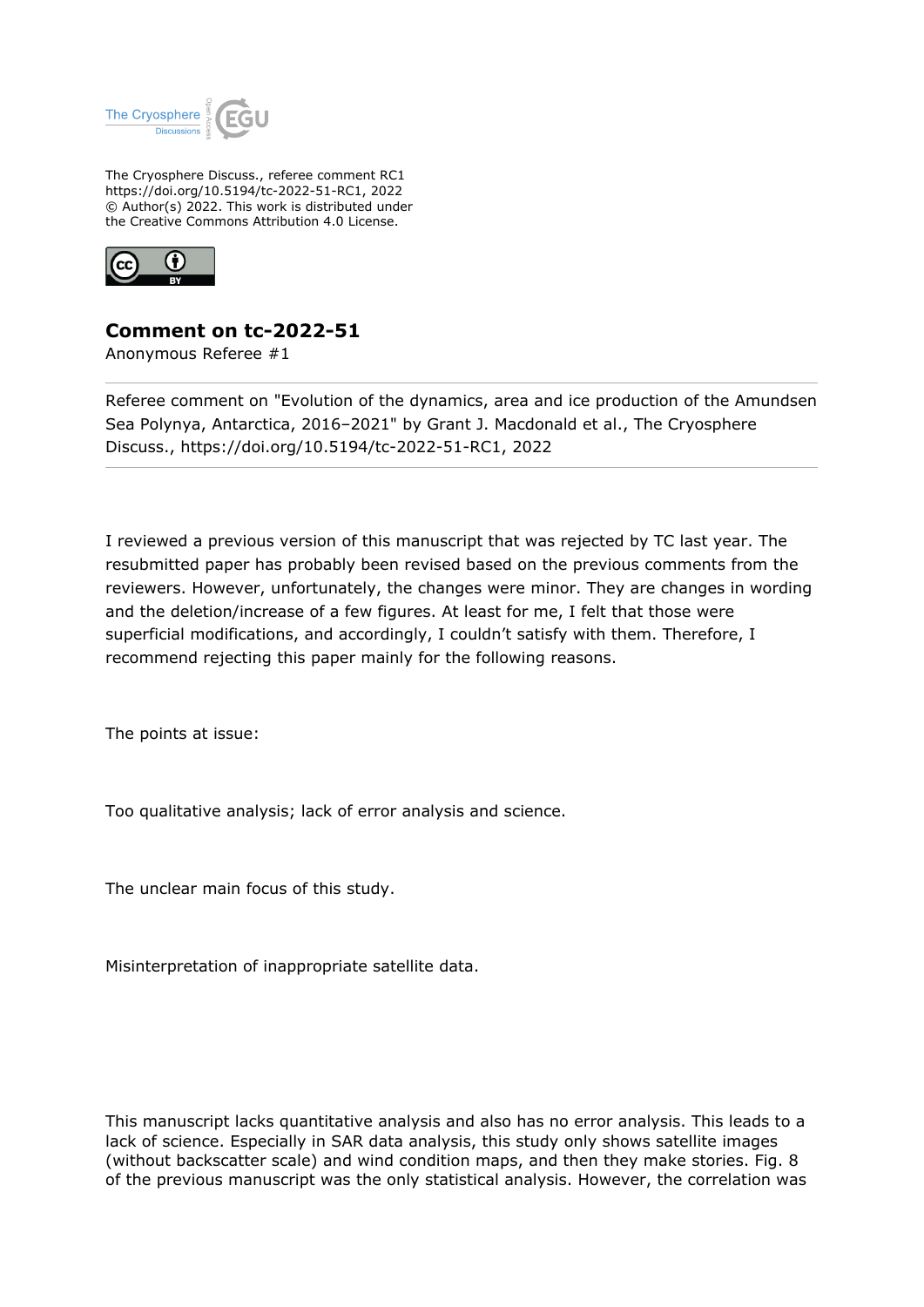weak, and this figure has been deleted.

It can be read that the main focus of this study seems to be on the biological production and chemical processes in the summer coastal polynya (complete ice-free ocean) and the accompanying carbon dioxide absorption. However, the biochemical analyses were not conducted in this study. On the other hand, this manuscript estimates sea-ice production in a coastal polynya in winter (A small part may be an open water fraction, but it is mostly covered by frazil ice or thin solid ice). The purpose of estimating production is not clear; what is stated in L. 65 is insufficient. The dense water formed in winter coastal polynyas associated with the prominent ice production is an important source of AABW. This process of bottom water formation is thought to significantly impact the climate system through the transport of heat and substances such as carbon dioxide between the atmosphere and the deep ocean. However, this is not described at all in the manuscript.

The use of SAR data is a challenging point in this study. However, as is clear from video S1, it has many temporal and spatial discontinuities. This suggests that it is not suitable for monitoring a coastal polynya whose variability is large. The authors defined surface conditions in SAR images as follows.

Open ocean: a low backscatter and appears dark

Older icepack: relatively high backscatter and appears bright and more granular

Recently-formed polynya produced ice: an intermediate backscatter

Frazil ice: distinct bands of varying brightness

However, this is very qualitative as it is affected by the SAR's incident angle. For example, in video S1, the open ocean may also appear white (e.g., 21-23 November 2016; 15-17 December 2016; 8-10 January 2017). These examples indicate the difficulty of conducting "quantitative" discussions of sea-ice and open water areas from SAR images. The use of such sparse and unquantifiable data leads to misinterpretation. The authors state that "approximately all of the ice produced between 30 April and 4 November by the main polynya is contained within the red outline on 4 November in Fig. 4" from the SAR images in Video S1 and Fig. 4 (L. 403-405). This is a lack of science to tell this from SAR data alone. It is more natural to assume that the sea ice will grow both thermodynamically and dynamically during this long period of 6-months, resulting in a backscatter similar to that of one-year ice. In any case, this cannot be suggested solely from the SAR images.

The definition of a winter coastal polynya area based on AMSR2 sea-ice concentration